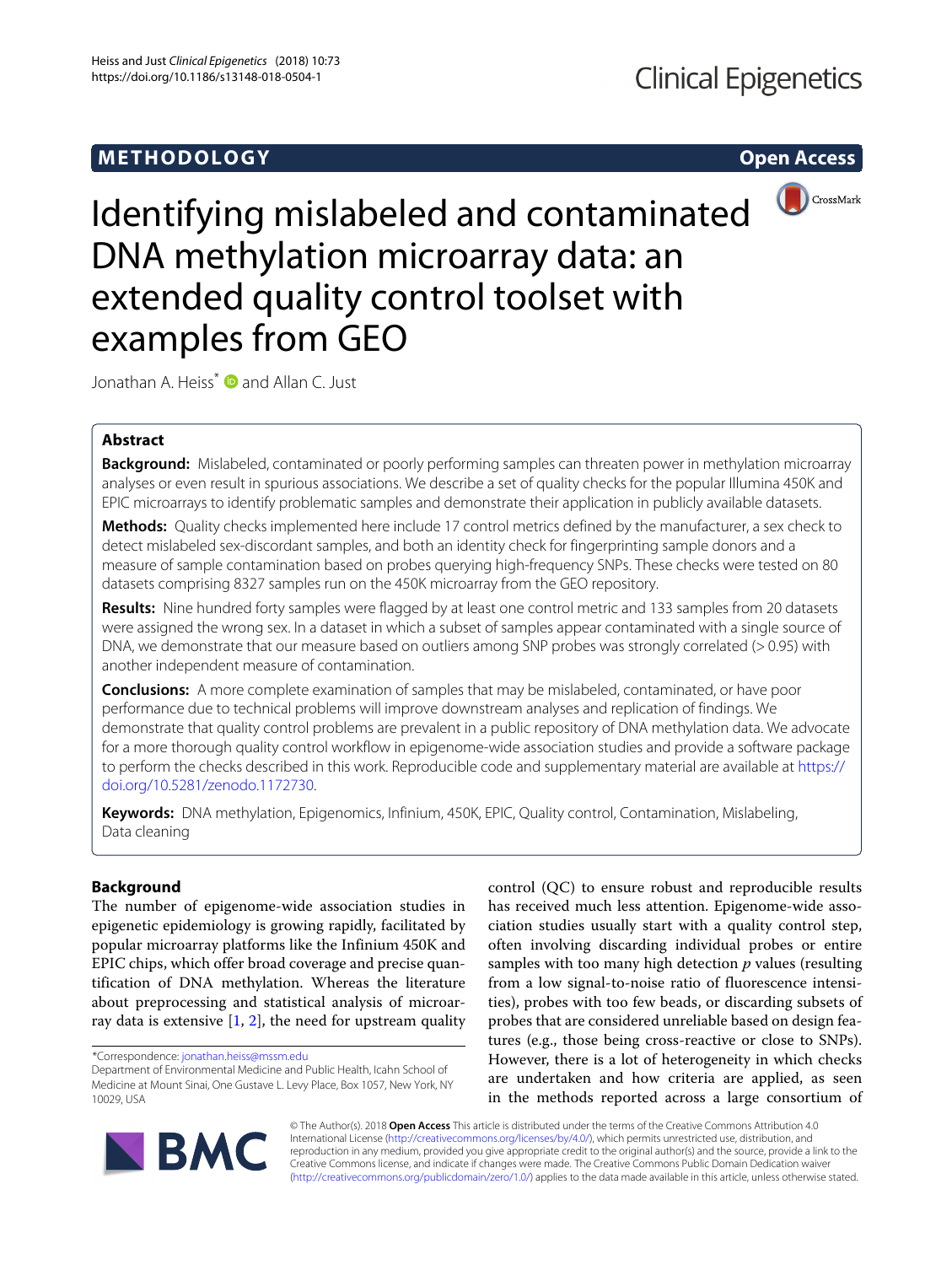birth cohort studies [\[3\]](#page-8-2). Furthermore, quality checks that go beyond to catch other types of problematic samples are not yet standard procedure. There are many reasons microarray experiments might fail: starting with lowquality DNA input, an incomplete bisulfite conversion, or a failure of the other experimental steps in the Infinium assay. These issues can result in distorted methylation patterns, which may be sometimes more or less apparent. Another common source of errors is sample mislabeling, especially in large multi-center studies where the chain of custody of the sample collection process is long and mistakes can happen at every step. Mislabeling creates mismatches between epi- and phenotype, thereby obfuscating genuine associations or even producing spurious ones. The prevalence of mislabeling was recently demonstrated in 70 publicly available gene expression datasets hosted in the Gene Expression Omnibus (GEO) repository: Toker et al. used genes known to be differentially expressed between sexes to infer the sex of the sample donors and to compare it to the recorded metadata. They found that 32 of the datasets contained discrepancies in a subset of the samples [\[4\]](#page-8-3). Finally, sample contamination with foreign DNA may arise accidentally in the laboratory or from complex sampling procedures (e.g., contamination of cord blood or placental tissue with maternal blood [\[5\]](#page-8-4)) and analytic methods are needed to identify and quantify contamination.

Having found mislabeled and contaminated samples in our own DNA methylation datasets, we developed a software package for the R programming language named ewastools aiming to facilitate quality control and statistical analysis of datasets generated from the Illumina Infinium BeadChip platforms (both 450K and the newer EPIC). In order to test the package functionality, we decided to apply it to a range of datasets from the public Gene Expression Omnibus (GEO) repository. The results show that low-quality samples, mislabeling, and contamination of samples are widespread issues. It is our hope that the ewastools package will help researchers to extend and improve the quality control workflow in epigenomewide association studies.

## **Methods**

## **Datasets**

The search for DNA methylation datasets was limited to the popular Gene Expression Omnibus repository. We selected datasets meeting the following criteria: they had to be submitted before January 2018; samples had to be run on the Illumina Infinium HumanMethylation450 BeadChip (GEO Accession GPL13534); the sex of the sample donors had to be provided in the metadata; and raw data had to be provided in the form of .idat files. Datasets containing only preprocessed data were not included as they may no longer contain QC probes and

the lack of a standard format makes their analysis difficult to automate. While our ewastools package offers the same functionality for the EPIC chip, our selection was limited to the predecessor 450K chip as the two platforms differ in the number of SNP probes which are essential for the checks described below. Datasets meeting these criteria were identified using the Entrez Programming Utilities [\(http://eutils.ncbi.nlm.nih.gov/\)](http://eutils.ncbi.nlm.nih.gov/). From this list we manually excluded datasets based on the description and metadata provided in GEO: we dropped datasets involving samples from tumor tissue or cultivated cell lines because tumor cells can show extensive epigenetic mutations related to defects in the DNA methylation maintenance apparatus  $[6]$ , whereas for the latter it is unclear to what degree methylation profiles reflect the natural/in vivo state of the cell types rather than an epigenome of manipulation [\[7\]](#page-8-6); we dropped placenta samples because they could either be of maternal or fetal origin, as well as sperm samples as the cells are haploid; we dropped FFPE (formalin-fixed, paraffin-embedded) samples as their preparation follows a different procedure than for fresh tissue samples and the DNA is often of lower quality; lastly, we excluded datasets measuring 5-hydroxymethyl-cytosine. Eventually, a total of 80 datasets comprising 8327 samples remained, representing a broad range of tissues and cell lines (peripheral blood, cord blood, saliva, liver, muscle, cartilage, etc.).

#### **Quantification of methylation levels**

Treating DNA with sodium bisulfite converts cytosine to thymine except for 5-methylcytosine, which is protected by the added methyl-group. In combination with subsequent whole-genome amplification, the proportion of unmethylated to methylated DNA strands in the DNA input is translated into differences in abundance of distinct PCR (polymerase chain reaction) products, which, for the sake of simplicity, are here still referred to as (un)methylated. The 450K chip employs 50 base pairs long probes complimentary to the targeted loci. Unmethylated and methylated strands are targeted by separate probes or color channels. Their abundance is quantified by hybridization with the corresponding probes, a subsequent single-base extension step with dye-linked nucleotides and measurement of the resulting fluorescence intensity. Thus, two data points are available for each CpG site *i*, the intensity for unmethylated and methylated strands, *Ui* and *Mi*, respectively. Here, intensities were corrected for dye bias using RELIC [\[8\]](#page-8-7), but not normalized. The proportion of methylated strands was then estimated as  $\frac{M_i}{M_i+U_i}$ , commonly referred to as the  $\beta$ -value.

## **Quality checks**

Four kinds of quality checks are implemented in the ewastools package: an evaluation of control metrics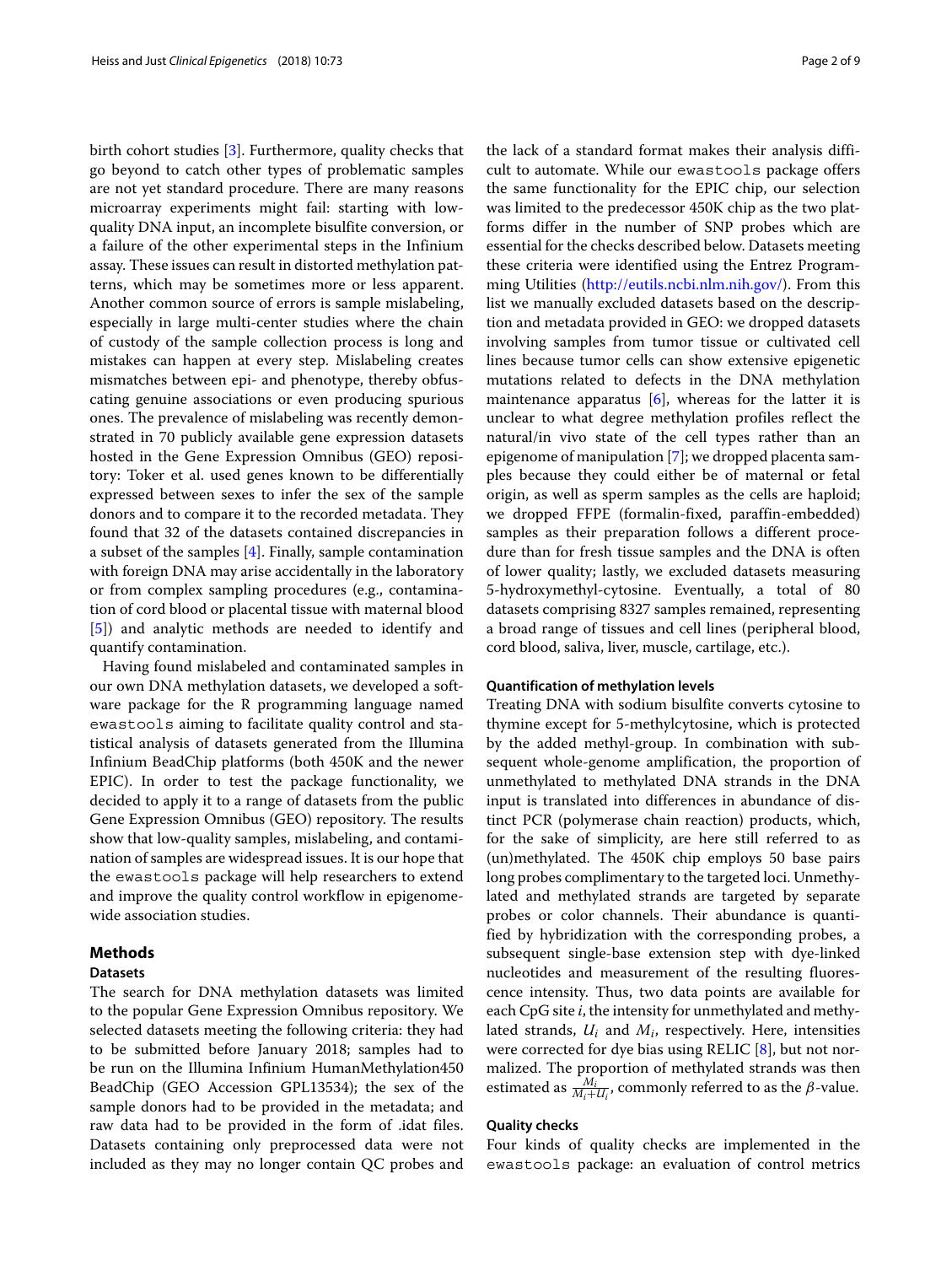monitoring the various experimental steps such as bisulfite conversion or staining; a sex check comparing the actual sex of the sample donors to the records; an identity check for fingerprinting sample donors; and detection of contaminated samples using outliers among the 65 probes querying high-frequency SNPs.

The first check, implemented by the function control\_metrics, evaluates 17 control metrics calculated from dedicated control probes placed on each assay. A description of these metrics, together with default thresholds to flag problematic samples, is provided in the BeadArray Controls Reporter Software Guide available from the Illumina support website. Similar functions to evaluate the control probes visually are provided in the minfi [\[9\]](#page-8-8), RnBeads [\[10\]](#page-8-9) and shinyMethyl [\[11\]](#page-8-10) R packages. Not all flagged samples necessarily failed nor do these metrics indicate potential upstream issues, e.g. whether the DNA quality was low to begin with. All 8327 samples were screened in this first check.

There are 65 probes placed on the 450K chip querying high-frequency SNPs (with 59 of these on the EPIC chip; their probe identifiers start with "rs"). Just as for CpG sites, a  $\beta$ -value is calculated for each SNP locus, based on fluorescence intensities from two probes targeting either the wild type or the common mutant variant. These  $\beta$ -values usually fall into one of three disjunct clusters, corresponding to the heterozygous and the two homozygous genotypes (AB, AA, or BB). The specific combination of SNPs across these 65 probes serves as a genetic fingerprint: fingerprints of samples from the same donor match but differ between individuals – with the exception of monozygotic twins – thereby enabling one to check for discrepancies with the metadata. Genotype calling is handled by call genotypes. This function pools  $\beta$ -values of all 65 SNP probes across samples to train a mixture model with four components: three Beta distributions, each representing one genotype, and one uniform distribution representing outliers. Subsequently, posterior probabilities are computed and forwarded to check\_snp\_agreement. Using the posterior probabilities as soft classification, pairwise agreement of fingerprints is assessed by counting the number of SNP probes for which two samples possess the same genotype, divided by the total number of SNP probes after those classified as outliers were excluded (consistent with the soft genotype calling, a SNP might be partially classified as outlier and therefore be only partially excluded). Mislabeling constitutes either as unexpected disagreement between samples that are supposed to come from the same individual, or unexpected agreement between samples supposed to come from different individuals. A list of such instances, here termed conflicts, is returned by check\_snp\_agreement. This second quality check was applied to a dataset comprised of 150 pairs of monozygotic twins (in total 300 samples and 10 technical replicates resulting in 47,895 pairwise comparisons).

The total intensity  $T_i = U_i + M_i$  has been shown to be sensitive to copy number aberrations [\[12\]](#page-8-11). By exploiting the natural difference in allosomal copy number, this can be used to detect sex-mismatches. There are 11,232 and 413 probes on the 450K chip targeting the X and Y chromosome, respectively. The function check\_sex computes for each sample *n* the average total intensities of all probes targeting either chromosome,  $\bar{T}_n^X$  and  $\bar{T}_{n}^{Y}$  respectively. In order to account for differences in post-amplification DNA concentration,  $\bar{T}_n^X$  and  $\bar{T}_n^Y$  are normalized by the average total intensity across all autosomal probes which leads to more compact clusters in visualizations. Thresholds to discriminate between both sexes are determined by the Hodges-Lehmann estimator (median of all pairwise male/female averages) for  $\bar{T}_n^X$  and  $\bar{T}_n^Y$  separately. This robust approach was chosen over other sex determination functions provided in the minfi [\[9\]](#page-8-8), RnBeads [\[10\]](#page-8-9) and shinyMethyl [\[11\]](#page-8-10) packages exactly because of the potential of sexmismatches and allosomal outliers being present in the dataset. All 8327 samples were screened in this third check.

When exploring the data, one dataset in particular, here referred to as dataset **E**, caught our attention. Plotting  $\bar{T}_n^X$  against  $\bar{T}_n^Y$  most samples—aside from a few mislabeled ones—clustered as expected, but a subset of samples from female donors were protruding from the cluster center in the direction of the male cluster center (Fig. [3](#page-5-0)[b\)](#page-5-1): such a pattern is indicative of sample contamination and more specifically, it is compatible with the hypothesis of the foreign DNA coming from a male source. This does not imply that only female samples were affected: in the case of a male/male DNA mix, both allosomes would still show a methylation profile typical for males, only in the case of a female/male mix would both allosomes show methylation profiles atypical for either males or females. With increasing degree of contamination, such samples would be further away from the female cluster center and closer to the male cluster center.

In order to confirm this hypothesis, we turned again to the 65 SNP probes. Normally, their  $\beta$ -values fall, according to the underlying genotype, into one of three disjunct clusters. In dataset **E** however, many β-values fell in-between these three clusters (plotting their histogram would show three peaks no longer completely disjunct), a pattern one would expect to see when mixing two genotypes (the same way  $\beta$ -values of heterozygous AB individuals scatter around 0.5, as they possess a 50:50 mixture of A and B alleles). We translated our hypothesis in a generative statistical model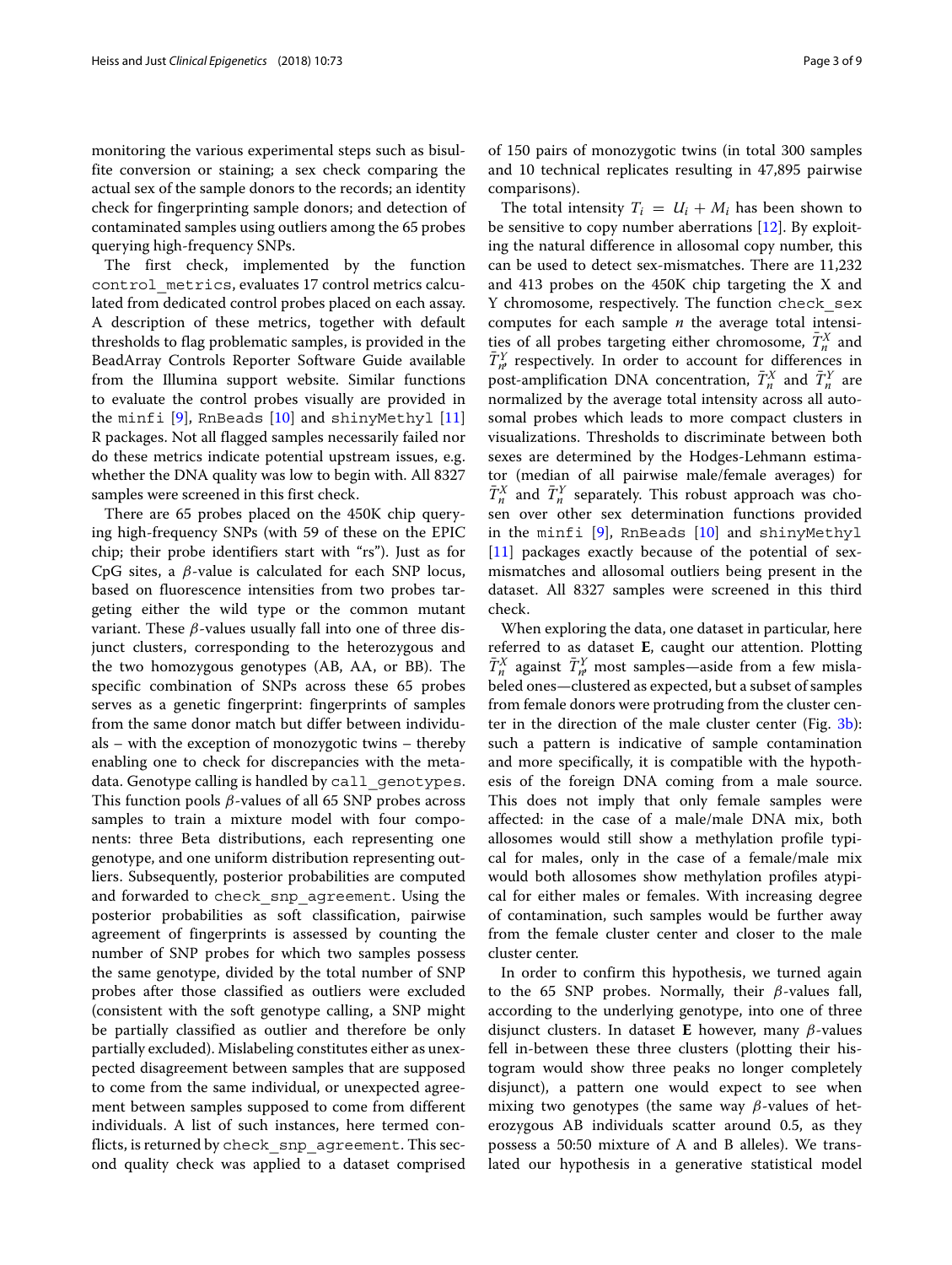with the following likelihood function  $\prod_{n=1}^{N} \prod_{j=1}^{65} \beta_{nj} \sim$  $\mathcal{N}\left((1-\gamma)\cdot \mu_{k_{nj}}+\gamma_n\cdot c_j,(1-\gamma_n)\cdot \sigma_{k_{nj}}\right)$  and parameters  $n \in [1, N]$  (sample index),  $j \in [1, 65]$  (SNP probe index),  $k \in \{AA, AB, BB\}$  (the three possible genotypes),  $k_{ni}$ (genotype of sample *n* for probe *j*), β*nj* (methylation level of sample *n* for SNP probe *j*), σ*<sup>k</sup>* (standard deviation for  $\beta$ -values from genotype *k*),  $c_i$  (methylation level of SNP probe *j* in foreign DNA), and  $\gamma_n$  (degree of contamination of sample *n*). The parameters were estimated using the Metropolis algorithm implemented in the Julia programming language (code is provided the supplement). Comparing  $\gamma_n$  (degree of contamination) to  $\bar{T}^Y_n$  for female samples allowed us to test if both agreed on ranking samples from least to most contaminated. This check was applied only to dataset **E**.

Our precise quantification of sample contamination in dataset **E** required the assumption that the foreign DNA came from a single source, which may be an unusual scenario. A simpler and more general test of sample contamination that can be applied to any dataset is implemented in the function snp outliers. This function, again using the output of call  $q$ enotypes, computes  $O_n$ , the average log odds from the 65 posterior probabilities from the outlier component from the mixture model described above. Thus,  $O_n$  captures how irregular the SNP  $\beta$ -values of sample *n* are, i.e., how much they deviate from the ideal trimodal distribution.  $O_n$  was compared to  $\gamma_n$  in dataset **E** in order to confirm that it did indeed capture sample contamination. Subsequently, all 8327 samples were screened in this fourth check.

## **Results**

Figure [1](#page-3-0) shows the distribution of the "Bisulfite Conversion II" control metric, used to monitor successful bisulfite conversion, across the 80 datasets. Three hundred seventy-seven samples from 17 datasets fell below the default threshold specified by Illumina. Overall, 940 samples (11%) from 41 datasets (51%) were flagged by at least one of the 17 metrics in control\_metrics, leaving 7387 samples that passed this first check. A summary is provided in Table [1.](#page-4-0) Many of these problematic samples would be overlooked when filtering out only samples with too many undetected probes or low overall fluorescence intensity, two popular criteria. Out of the 940 flagged samples,  $432$  had  $>1\%$  of probes with a detection *p* value above 0.01 and 217 were flagged by the getQC function from the minfi package, and 541 samples when

Figure [2](#page-4-1) shows the result of the identity check in the dataset comprising 150 monozygotic twins. Pairwise agreement of SNP fingerprints between samples ranged from 0.96 to 1.00 for the 187 twin pairs (number is larger than 150 because of the technical replicates) and from 0.22 to 0.66 for the 47,708 non-twin pairs, thereby perfectly segregating both groups. For comparison, genotype calling by k-means clustering, as implemented in the wateRmelon package  $[13]$ , produced non-identical fingerprints in 11 out of the 187 twin pairs, with one twin pair showing as many as 9 discordant SNPs.

considering both criteria.

The function check\_sex estimated that 133 of the 8327 samples had been assigned the wrong sex yielding an error rate of 1.6%, with 13 cases being unclear, as the inferred sex was discordant between  $\bar{T}_n^X$  and  $\overline{T}_n^Y$  (Fig. [3](#page-5-0)[a\)](#page-5-1). Of the 80 datasets, 20 (25%) contained these sex-mismatched samples. These were unevenly distributed: the three highest error rates per study were 55% (#mistakes 38/#total sample size 69), 45% (5/11), and 34% (15/44). Excluding all samples that failed the control\_metrics check and might have technical

<span id="page-3-0"></span>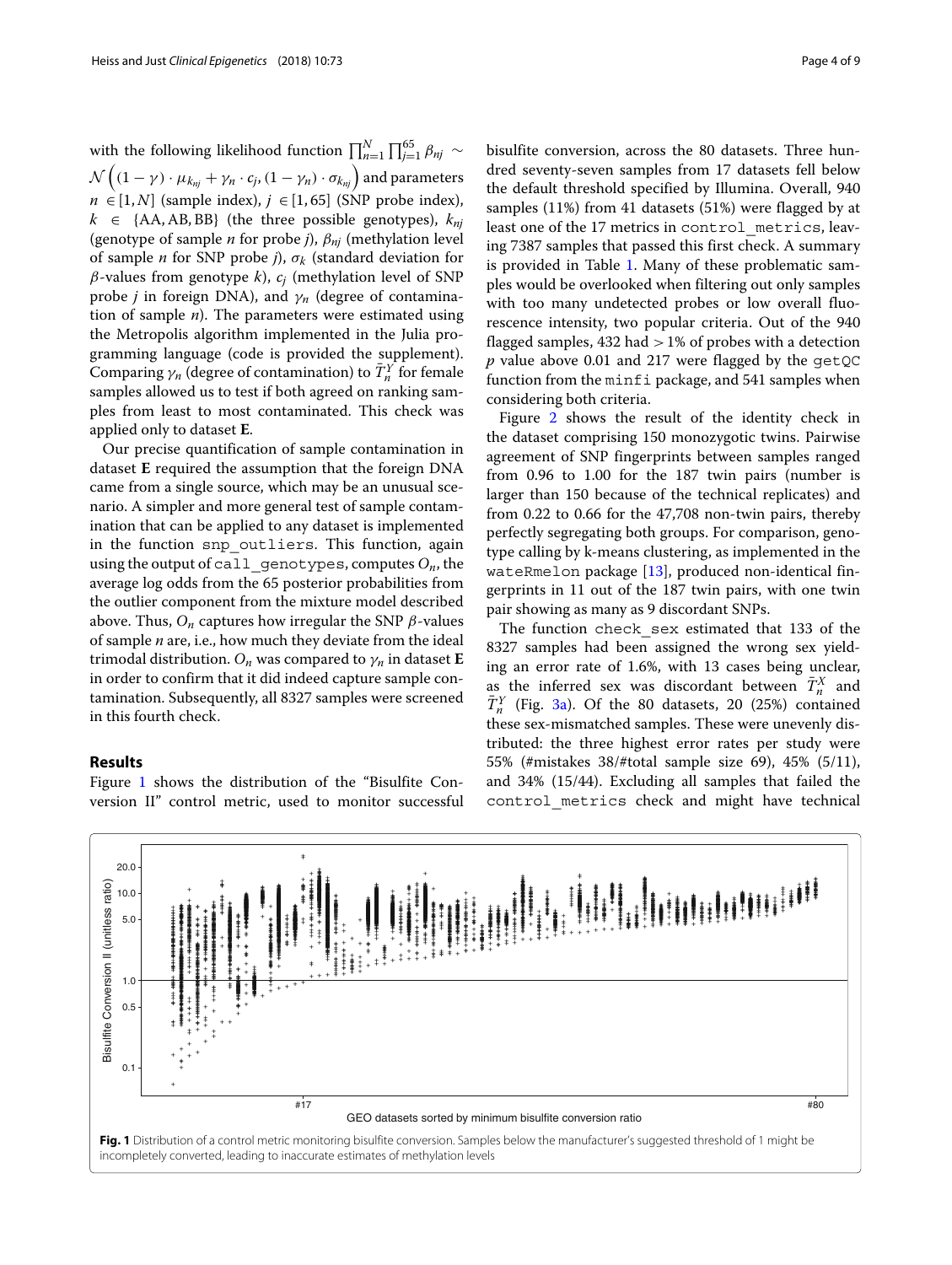<span id="page-4-0"></span>**Table 1** Summary of the number of samples flagged by each of the 17 control metrics outlined in the BeadArray controls reporter software guide. n.a.—not available

| Metric                       | Passed | Flagged | n.a.     |
|------------------------------|--------|---------|----------|
| Restoration                  | 8326   | 0       | 1        |
| Staining green               | 7885   | 10      | 432      |
| Staining red                 | 7764   | 14      | 549      |
| Extension green              | 8324   | 3       | 0        |
| Extension red                | 8326   | 1       | 0        |
| Hybridization high/medium    | 8326   | 1       | 0        |
| Hybridization medium/low     | 8327   | 0       | 0        |
| Target removal 1             | 8327   | 0       | 0        |
| Target removal 2             | 8327   | 0       | 0        |
| Bisulfite conversion I green | 8317   | 10      | $\Omega$ |
| Bisulfite conversion I red   | 8208   | 119     | $\Omega$ |
| Bisulfite conversion II      | 7950   | 377     | $\Omega$ |
| Specificity I green          | 8323   | 4       | $\Omega$ |
| Specificity I red            | 8279   | 48      | $\Omega$ |
| Specificity II               | 8326   | 1       | $\Omega$ |
| Non-polymorphic green        | 7677   | 558     | 92       |
| Non-polymorphic red          | 7917   | 318     | 92       |
| Any of the above             | 7387   | 940     |          |

errors in measurement did not change sex-mismatched error rates substantially: out of the 7387 samples, 122 (1.7%) had been assigned the wrong sex with 10 unclear cases. Comparing with the predictions provided from minfi, there were, apart from the 13 unclear cases mentioned above, 66 female (according to metadata) samples from six datasets that were correctly classified by ewastools but misclassified by minfi.

Estimating the degree of contamination  $\gamma_n$  for each sample in dataset **E**, we found that  $\gamma_n$  and  $\bar{T}^Y_n$  were strongly correlated among females (Pearson's correlation coefficient 0.953, 95% bootstrapped CI 0.934,0.965; Fig. [4](#page-6-0)[a\)](#page-6-1), confirming that both metrics agreed on ranking samples

<span id="page-4-1"></span>

from least to most contaminated. Correlation was weaker for  $\bar{T}_{n}^{X}$  (− 0.828, 95% CI − 0.898,− 0.748), suggesting that  $\bar{T}_n^Y$  was the more sensitive metric of contamination in this situation. Males were not included in the calculation of these correlation coefficients because contamination would not affect  $\overline{T}_n^Y$  nor  $\overline{T}_n^X$  if our hypothesis of contamination coming from a single male source were correct. Even though  $\gamma_n$  was non-zero for most samples, we assume that only a subset of the samples were indeed contaminated, as those with the largest  $\gamma_n$  tended to be allocated next to each other on the 450K chips (not shown).  $\gamma_n$  and  $O_n$  for the same set of samples were strongly correlated as well (Pearson's correlation coefficient 0.958, 95% bootstrapped CI 0.948,0.966), even when including males (0.954, 95% CI 0.944,0.961; Fig. [4](#page-6-0)[b\)](#page-6-1), suggesting that in this dataset *On*, the average log odds of SNP probes being outliers, was a proxy for sample contamination not contingent on the sex of the sample donor or source of contamination (with the exception of contaminating DNA coming from another tissue of the same donor).

While the importance of a metric monitoring critical laboratory steps such as bisulfite conversion is obvious, the relevance of Illumina provided default thresholds for other metrics is less clear. Figure [5](#page-6-2) shows the distribution of  $O_n$  among all samples that were flagged by the control metrics checks versus the remainder that passed. We use *On* here as a measure of poor technical performance, rather than a measure of sample contamination, as the former would also contribute to a deviation of the SNP probes from the ideal trimodal distribution. Flagged samples had in general higher values of  $O_n$ , indicating that such samples are indeed of concern.

## **Discussion**

The topic of 450K data quality has been addressed before. Among the issues being discussed are cross-reactive probes and probes possibly affected by nearby SNPs [\[14,](#page-8-13) [15\]](#page-8-14), high detection  $p$  values and batch effects [\[16\]](#page-8-15). While these publications focus on probes with low fluorescence intensities or that are in general unreliable, or issues that affect ensembles of samples, our work is in contrast mainly concerned with the identification of individual problematic samples resulting from failed experiments, mislabeling or contamination. Due to the often small effect sizes, epigenome-wide association studies are sensitive to such samples as they often present as outliers. Robust regression methods mitigate the impact of spurious outliers but are computationally intensive due to the high dimension of the data while least squares or maximum likelihood estimation remain popular choices. Finding and removing problematic samples during quality control is therefore an important first step of every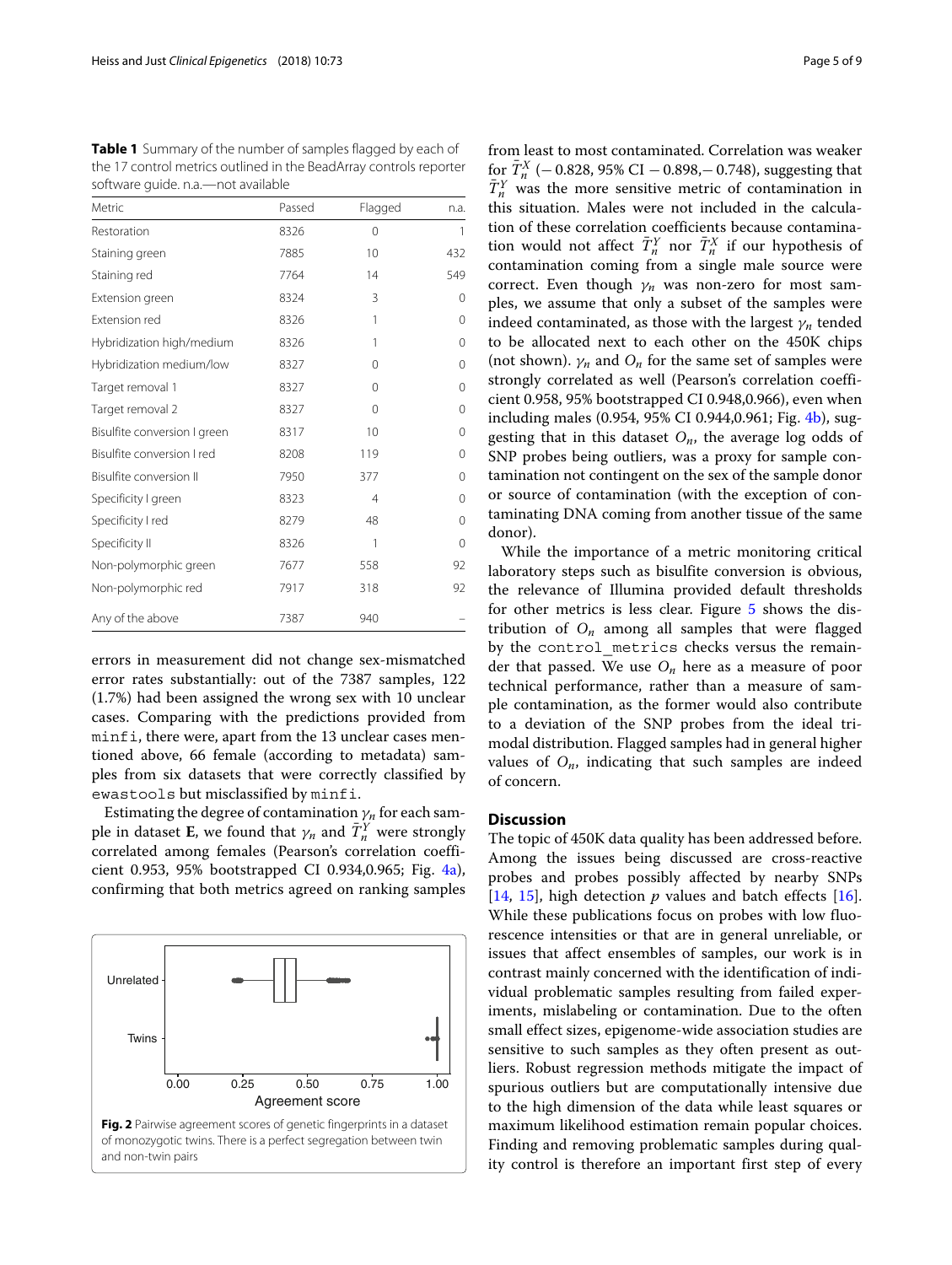

<span id="page-5-1"></span><span id="page-5-0"></span>epigenome-wide association study. We conducted a survey of publicly available DNA methylation datasets to see whether they suffer from the same quality issues that have been reported for gene expression datasets. Assuming that all samples included in datasets uploaded to the GEO repository were used in associated analyses, our results indicate that the current practice of quality control fails to detect many problematic samples that have the potential to severely bias findings.

Eleven percent of samples were flagged by at least one of the 17 control metrics defined by the microarray manufacturer. This does not mean that every flagged sample features inaccurate methylation levels and it is unclear how Illumina's default thresholds were set and whether the resulting dichotomization is appropriate for flagging samples in all conditions. However, samples flagged by one or more criteria in control\_metrics had substantially more outliers among the normally well-behaved SNP probes, an indication of low data quality, and therefore these samples require closer attention. In the specific case of monitoring bisulfite conversion, Zhou et al. suggested a more robust alternative to using the dedicated control probes [\[17\]](#page-8-16).

As demonstrated on the example of monozygotic twins, the check\_snp\_agreement function does—at least in the absence of other issues—perfectly predict whether two samples come from the same person or not. The function is robust against SNP outliers, due to the soft classification scheme, whereas hard classification of genotypes as produced by k-means clustering or the use of fixed cutpoints in the  $\beta$ -value distribution can result in unexpected genotype mismatches. It is worth pointing out that the genetic fingerprint is the only way to detect mislabeling if a sample swap did not result in any apparent epitype/phenotype mismatch (e.g., two samples from the same sex). Mislabeling results in conflicts (unexpected disagreement between samples that are supposed to come from the same individual or unexpected agreement between samples that are supposed to come from different individuals), but it might be necessary to build upon further evidence in order to resolve conflicts and reassign the correct identities or even to narrow down which of the samples in conflict are the mislabeled ones. Furthermore, the utility of check snp agreement is limited for datasets that feature only a single sample per person.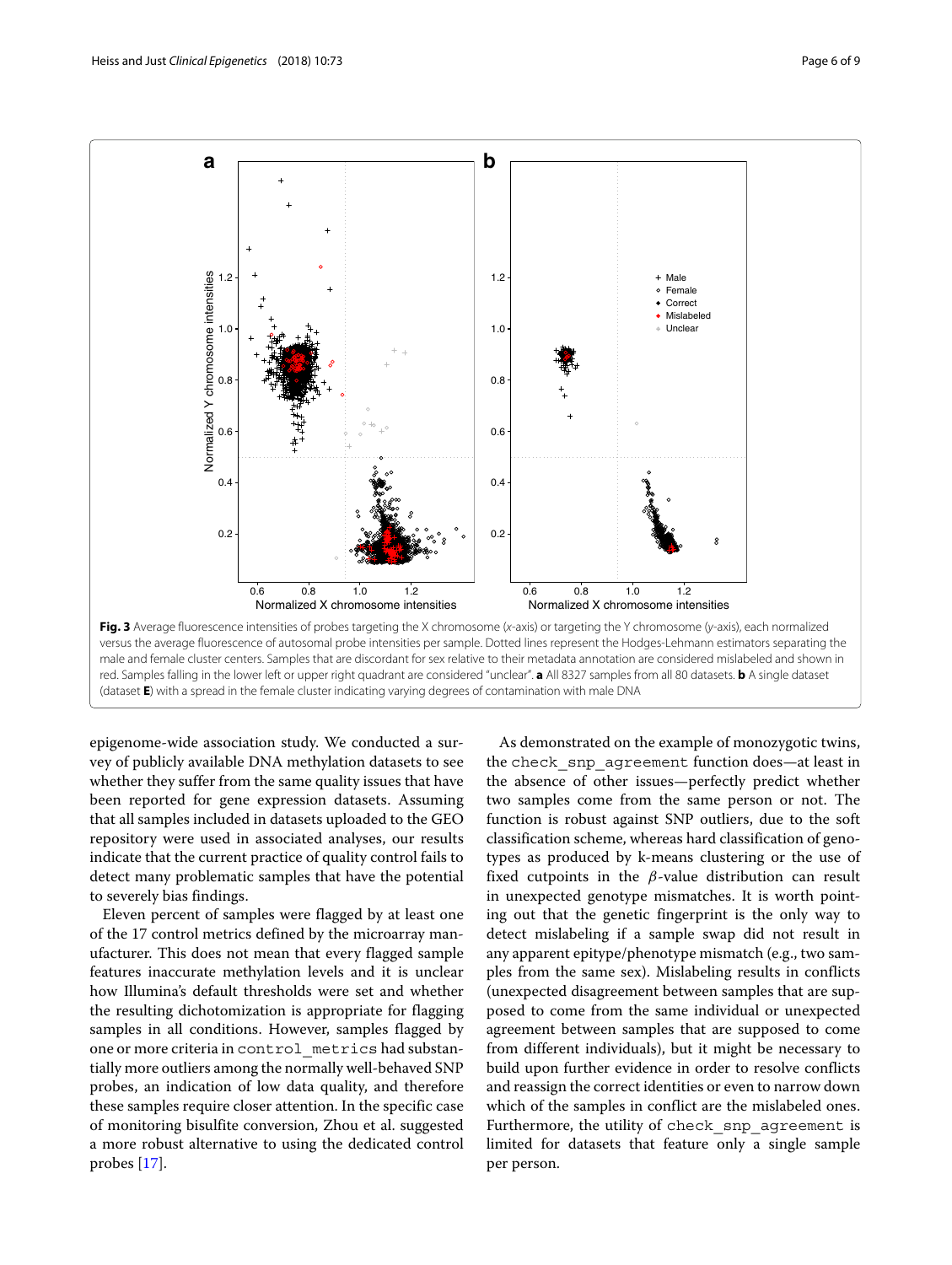

<span id="page-6-1"></span><span id="page-6-0"></span>In contrast, check sex can be applied regardless of the number of samples available for each person. In our survey 1.6% of samples coming from 25% of the datasets were assigned the wrong sex. The actual rate of mislabeled samples is likely higher because sample swaps between donors of the same sex would have gone undetected. Assuming a balanced sex ratio and random mislabeling, only half of the potential mistakes would be captured by this test alone. If applicable, more comprehensive checks testing for correct tissue types and other



<span id="page-6-2"></span>**Fig. 5** Boxplots of  $O_n$  (average log odds of being an outlier across the 65 SNP probes) as a measure of low technical performance for samples flagged by any of the 17 Illumina control metrics and samples passing all of them. Metrics are ordered by median  $O_n$  with the number of samples in each non-exclusive category indicated on the right. Flagged samples have in general higher values of  $O<sub>n</sub>$  than samples that passed all checks, indicating that flagged samples are more likely to have poor performance characteristics

features should be conducted. Regarding the few unclear cases in which the sex of the sample donors could not conclusively be inferred, we suspect that most of these samples suffer from other, possibly upstream issues and should be excluded. A few, however, might represent chromosomal disorders, e.g. Klinefelter syndrome, which has an reported incidence around 1 per 576 [\[18\]](#page-8-17). Because of their XXY genotype, individuals with Klinefelter syndrome, who are phenotypically male, would in Fig. [3](#page-5-0) be located in the center of the upper right quadrant (for  $\bar{T}_n^X$ on par with females, for  $\bar{T}_n^Y$  on par with males).

Some samples showed evidence of contamination, especially those belonging to dataset **E**: we constructed two measures of sample contamination based on two subsets of probes, using either the average total intensities of probes targeting the Y chromosome  $(\bar{T}^Y_n)$  or the  $\beta$ -values of the 65 SNP probes ( $\gamma$ <sub>n</sub>). The fact that both measures exhibited very high agreement, even though they were based on independent evidence and completely different principles, lends credence to our hypothesis of a single contamination source. In contrast, a strong correlation between  $\gamma_n$  and  $O_n$  (the average log odds of being an outlier across all 65 SNP probes) was to be expected, as both are derived from the same data. *On* is not a perfect proxy of contamination, and deviations from the trimodal distribution of β-values might also be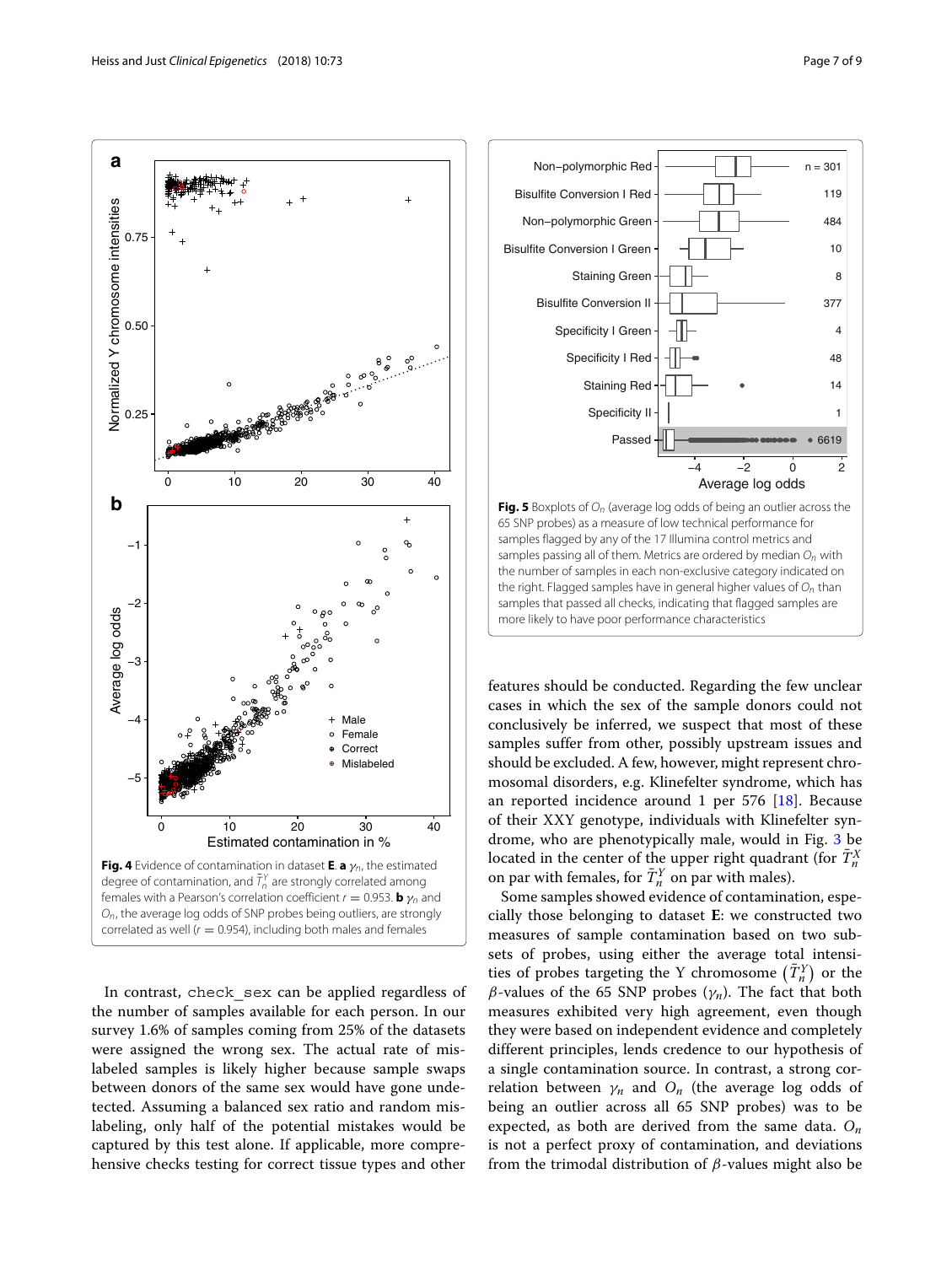caused by other issues, as evident when comparing samples passing and failing the control\_metrics check. This does however not diminish the value of  $O_n$  as an overall sample quality indicator. This metric is easy to compute using our mixture modeling approach and can be applied regardless of the sex of the sample donors. Unlike a recently proposed metric of contamination of cord blood with maternal blood based on methylation probes [\[5\]](#page-8-4), our measure snp\_outliers is not dependent on the tissue type of the sample and contaminating DNA. Because the proportion of the 65 SNP probes expected to differ in a contaminated sample is a function of both the relative proportion of contamination and the number of SNPs for which the contaminating sample differs in genotype, it was not possible to determine a single cutoff for *On* above which samples should be classified as contaminated and excluded from further analysis. Judging by Fig. [4](#page-6-0)[b](#page-6-1) however, we interpret that removing samples with an average log<sub>2</sub> odds of − 4 represents a reasonable choice. Other authors have suggested to use the SNP probes as quality indicator before: Pidsley et al. proposed a metric quantifying the standard deviation of SNP probes in order to benchmark normalization methods for 450K datasets [\[13\]](#page-8-12), but did not evaluate the quality of individual samples.

There are some limitations of our work. We did not check the associated publications for whether the authors of the original studies mentioned flagging or exclusion from downstream analyses of any samples from their datasets uploaded to the GEO repository. We advocate the inclusion of a simple tag in the metadata on GEO to indicate samples excluded in quality control steps, although no such indication was seen in the metadata of the studies we reviewed. Furthermore, our analysis is demonstrated exclusively on the Illumina Infinium HumanMethylation450 BeadChip, although the functions in our ewastools package work equally well on the newer Illumina Infinium MethylationEPIC BeadChip (commonly called 850K chip) for which far fewer datasets are currently available on GEO. While we excluded certain types of tissues in order to get a handle on the heterogeneity of datasets, this does not mean that these QC checks cannot be applied to those tissues, such as checking maternal contamination of fetal placenta. The selection of datasets was also restricted to those for which raw data were available, as this was needed to automate our QC testing, and this subset may not be representative of the entirety of > 1000 Illumina 450K methylation datasets on GEO. Nonetheless, we feel that our results indicate the need for additional QC checks as data quality issues appear prevalent in publicly available methylation datasets.

#### **Conclusion**

Beyond the obvious measurement of methylation, a multitude of information can be inferred from highdimensional DNA methylation data, information that can be checked for agreement with recorded covariates. This includes the use of principal component analysis to create lower-dimensional representations for discriminating between tissue types; comparing chronological and epigenetic age [\[19\]](#page-8-18); the estimation of cell proportions for blood samples, which can be as precise as actual blood cell counts [\[20\]](#page-8-19); or any other checks that might apply to the specific dataset at hand. We demonstrated in this work the high prevalence of failed and mislabeled samples in DNA methylation datasets and recommend that epigenome-wide association studies should start with comprehensive quality control. With ewastools, we provide a software package for the popular R programming language to conduct the quality checks described here. Existing R scripts do not have to be changed in order to incorporate these tests into existing analytic workflows. In addition, we recommend that researchers seeking to make their DNA methylation data available should also upload raw data in the form of .idat files. Taken together these steps will improve the reproducibility of epigenome-wide association studies.

#### **Abbreviations**

450K: Illumina Infinium HumanMethylation450 BeadChip; CI: Confidence interval; EPIC: Illumina Infinium MethylationEPIC BeadChip; GEO: Gene expression omnibus; QC: Quality control; SNP: Single nucleotide polymorphism

#### **Acknowledgements**

We would like to thank Elena Colicino and Stefanie Busgang for their feedback on the manuscript and Brook Frye for code review.

#### **Funding**

This work was supported by NIH grants R00ES023450 and P30ES023515.

#### **Availability of data and materials**

R and Julia code to reproduce all analyses and results presented here, including retrieval of public methylation datasets, as well as other supplementary material, are available at [https://doi.org/10.5281/zenodo.1172730.](https://doi.org/10.5281/zenodo.1172730) The ewastools R package can be found at [https://github.com/hhhh5/ewastools.](https://github.com/hhhh5/ewastools)

#### **Authors' contributions**

JAH performed analyses and wrote the manuscript. ACJ conceived and supervised the project and contributed to the manuscript. Both authors read and approved the final manuscript.

#### **Ethics approval and consent to participate**

Not applicable.

#### **Competing interests**

The authors declare that they have no competing interests.

### **Publisher's Note**

Springer Nature remains neutral with regard to jurisdictional claims in published maps and institutional affiliations.

Received: 16 March 2018 Accepted: 16 May 2018Published online: 01 June 2018